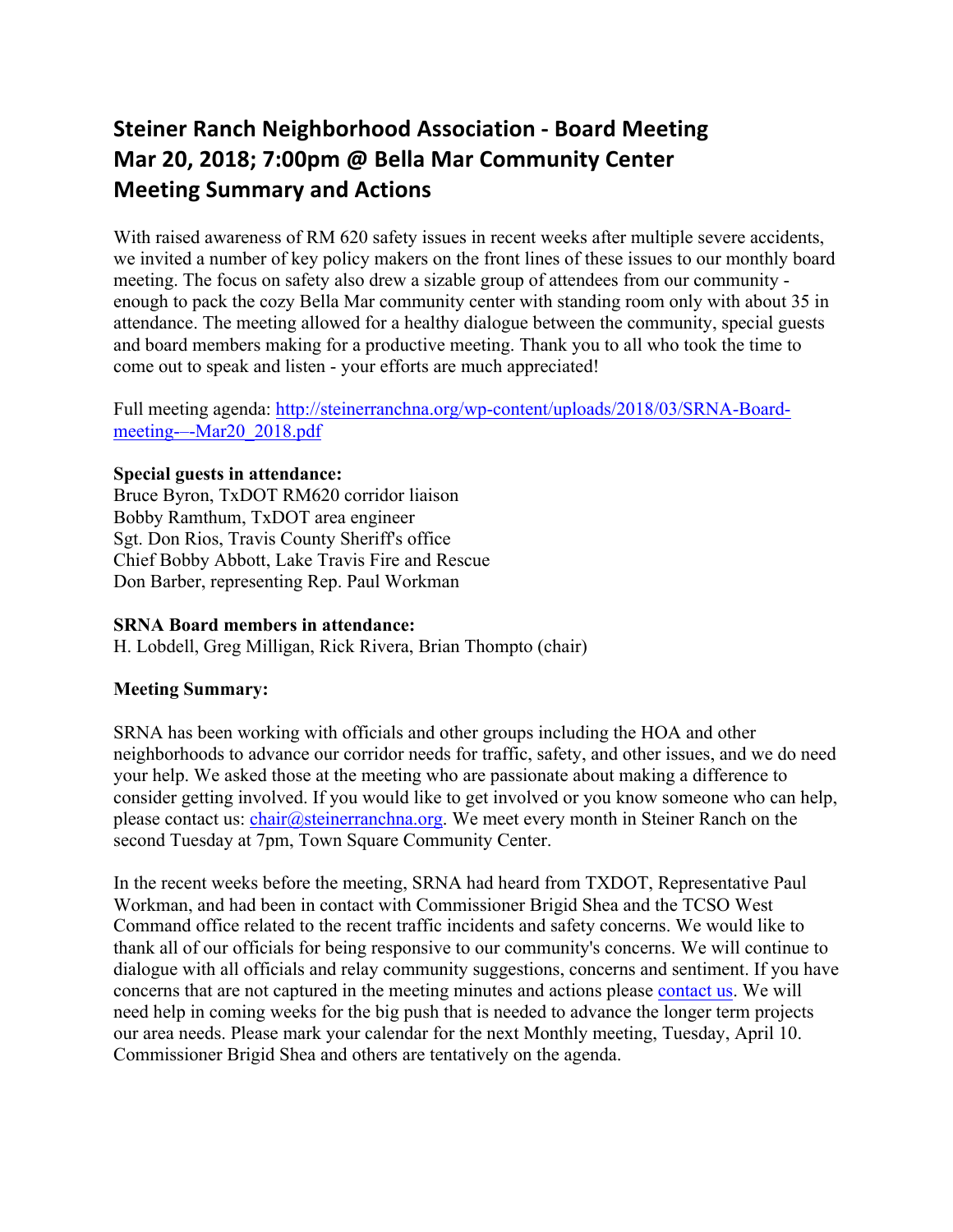During the meeting, we had a productive discussion around the short term measures in plan for RM620 Safety and some new ideas for incremental improvements in safety. We also discussed the big fixes that SRNA has been working and announced that April will be an important month for the community to get involved due to the CAMPO planning period.

## **Agenda Item 1. RM-620 Safety**

#### **1a. Near Term safety / incremental fixes**

- 1. Mr. Ramthum (TxDOT) talked about the recent texturizing of RM620 that occurred immediately after some of the recent incidents between Quinlan Park Rd. and the dam. This was a precautionary measure to improve traction in the near term as a stop gap until the more advanced resurfacing is applied.
- 2. Mr. Ramthum described plans to due a full re-surfacing of RM620 from the dam through RM2222 that includes a high-grip surface that sheds water into the surface instead of over it. This was already funded and planned for 2018 and needs to wait for sufficient nighttime temperature so will likely happen around May, 2018.
- 3. Mr. Ramthum described plans to add new signage including larger turn warning signs (yellow with arrow and reduced speed) approaching turns on RM620
	- 1. It was asked why there is no speed limit sign from Quinlan Park Rd. going south to the dam.

**Action**: Mr. Ramthum will investigate

- 2. It was asked why there is an inconsistent speed limit depending on direction between Quinlan Park Rd. and RM620.
	- **Action**: Mr. Ramthum will investigate
- 4. There were a number of questions about the speed limits on RM620 and whether they could be lowered to improve safety.
	- 1. TXDOT described the process by which speed limits are set and indicated that there is no intention to lower the speed limits only as a result of the recent accidents. Speed limits are set based on national standards after speed studies. Many of the accidents that occur on RM620 are due to driver error including distracted drivers and drivers driving too fast for road conditions / speeding.
- 5. There were a number of discussions around barriers between directions of traffic flow for safety with TxDOT representatives
	- 1. The longer term strategy includes raised medians to separate directions of travel (see "long-er term fixes" below).
	- 2. For the bypass project expansion on RM620 does not presently include any high barriers despite loosing incremental width of the center lane. There is a curb planned for a subset of the updated roadway.

**Action**: TxDOT was requested to investigate a true barrier to go with the bypass project (e.g. block accidental direction crossings) in the stretch between Steiner Ranch Blvd and the new bypass road since there are no access points along this stretch.

3. Can we add barriers between directions of traffic for the larger curves along RM620 such as between RM2222 and Steiner Ranch Blvd. and between Quinlan Park Rd. and the dam. One specific option suggested was to add a blocking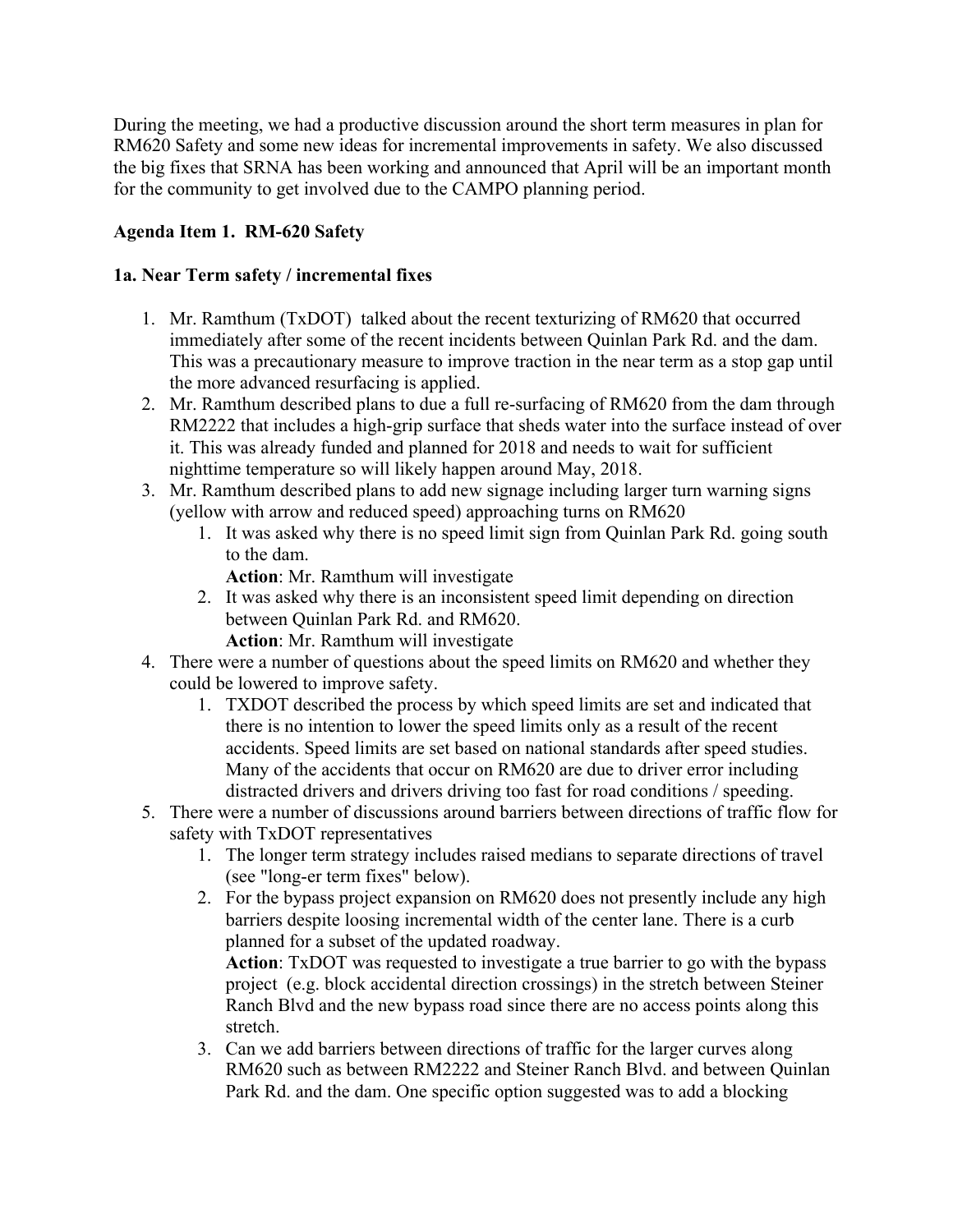barrier that would preclude crossing traffic. A second option would be to add visual warnings to assist drivers and help distracted drivers to recognize the curves similar to the reflective raised pylons along the center lines installed on the curve at top of Tumbleweed Hill on RM2222.

**Action**: TxDOT to investigate these options for improved cross traffic visual and/or physical separation on curves.

- 6. Sgt. Rios described the enforcement paradigm for RM620 and the county.
	- 1. It was asked why we don't have equal coverage to Lakeway w.r.t. enforcement north of the dam on RM620. Sgt. Rios noted that resources are relatively sparse, with on average around six officers on duty to cover the entire county at any given time for traffic. Morning (and afternoon) priorities are generally school zones and school buses and related enforcement.
	- 2. It was noted by Sgt. Rios that the budget for the traffic enforcement group has stayed constant over the last decade as allocated by the Commissioner's Court. **Action:** follow-up with Commissioner Shea regarding enforcement funding levels and future plans to allow for increased enforcement presence.
	- 3. Sgt. Rios indicated that RM620 and Steiner Ranch do get relatively high coverage density compared with other areas of the county due to the topographically constrained nature of the area; i.e. once in the area for enforcement the narrow section of RM620 and the Steiner Ranch neighborhood are the only near-by areas to patrol.
- 7. Chief Abbott provided an overview of a number of safety initiatives along the RM620 corridor:
	- 1. ESD #6 LTFR has invested in signal coordination along RM620 for emergency vehicles. This technology saves minutes of response time to events.
	- 2. It was asked if we have an emergency evacuation plan for Steiner Ranch. The answer is yes, see here for a link to evacuation planning and emergency egress improvements: SRNA Safety Page.
- 8. Mr. Barber indicated that Rep. Workman could not attend due to a family commitment. He talked about some of the legislative initiatives that Rep. Workman has been working on including for funding of transportation as well as protection of property owners rights. Mr. Workmans' offiice has been working with TXDOT to coordinate response to community concerns.

# **1b. Longer term fixes**

Bruce Byron of TxDOT presented the full set of safety improvements included with the so-called "mid-term" projects identified in the TxDOT RM620 corridor plan. These improvements include a raised median to separate opposing directions of traffic from Quinlan Park Rd. to US 183 and also include an upgrade from four to six lanes of travel for improved mobility and reduced traffic back-ups. This plan is the next step for mobility and improved traffic flow after the "bypass/widening of 2222". See here for the study page: http://www.txdot.gov/insidetxdot/projects/studies/austin/rm620/rm-620-feasibility.html [ http://ftp.dot.state.tx.us/pub/txdot/get-involved/aus/rm-620/corridor-study.pdf ].